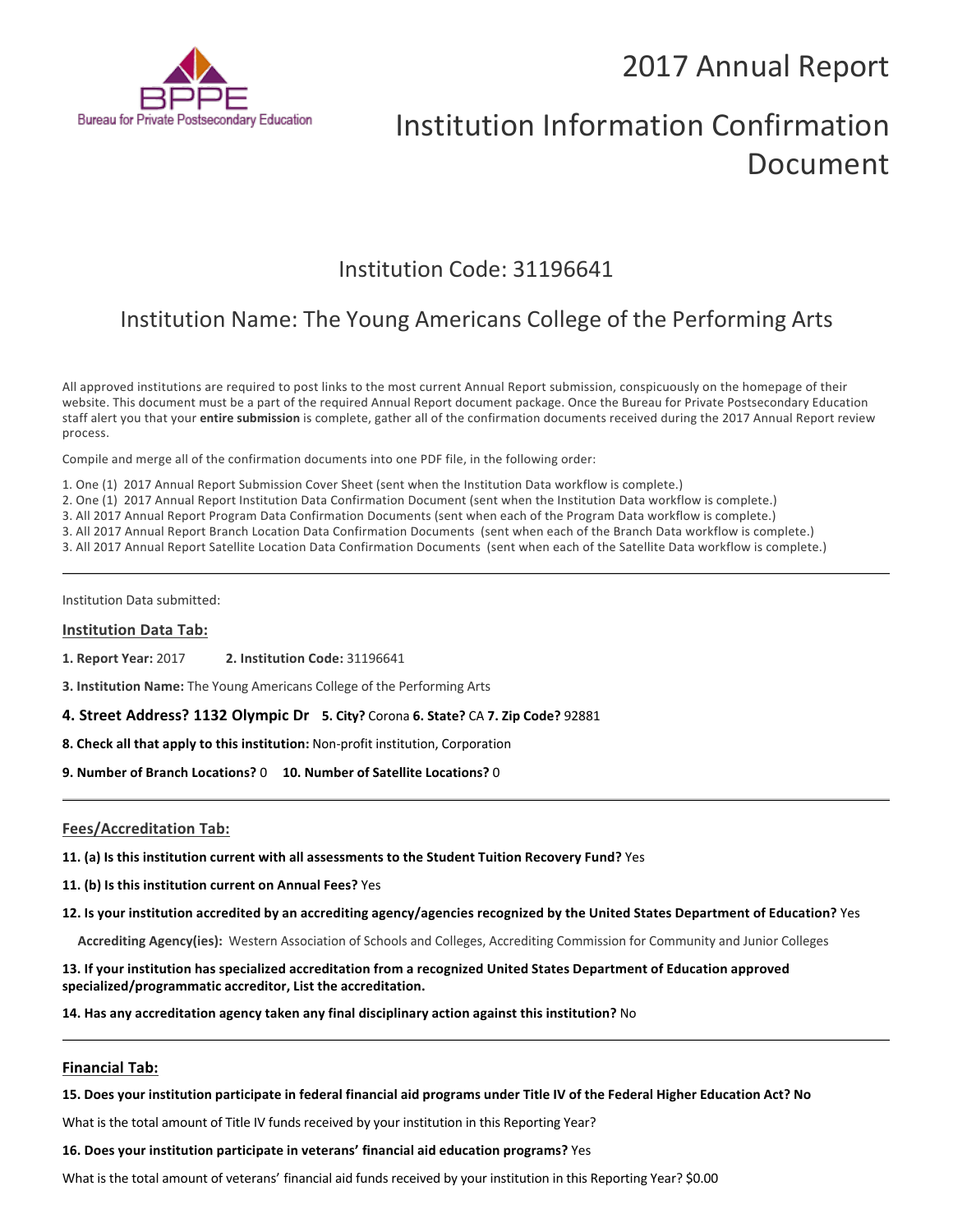# **17. Does your institution participate in the Cal Grant program?** No

What is the total amount of Cal Grant funds received by your institution in this Reporting Year?

**18. Is your institution on the California's Eligible Training Provider List (ETPL)?** No

# **19. Is your institution receiving funds from the Workforce Innovation and Opportunity Act (WIOA) Program?** No

What is the total amount of WIOA funds received by your institution in this Reporting Year?

# **20. Does your Institution participate in, or offer any other government or non-governmental financial aid programs?** Yes

If yes, please provide the name of the financial aid program. Institutional scholarship program and Payment Plan

**21. The percentage of institutional income in 2017 that was derived from public funding.** 0

**22. Enter the most recent three-year cohort default rate reported by the U.S. Department of Education for this institution, if applicable.** 0

**23. The percentage of the students who attended this institution during this Reporting Year who received federal student loans to help pay their cost of education at the school.** 0

# **Offerings Tab:**

- **24. Total number of students enrolled at this institution?** 259
- **25. Number of Doctorate Degree Programs Offered?** 0
- **26. Number of Students enrolled in Doctorate programs at this institution?** 0
- **27. Number of Master Degree Programs Offered?** 0
- **28. Number of Students enrolled in Master programs at this institution?** 0
- **29. Number of Bachelor Degree Programs Offered?** 0
- **30. Number of Students enrolled in Bachelor programs at this institution?** 0
- **31. Number of Associate Degree Programs Offered?** 4
- **32. Number of Students enrolled in associate programs at this institution?** 235
- **33. Number of Diploma or Certificate Programs Offered?** 1
- **34. Number of Students enrolled in diploma or certificate programs at this institution?** 24

# **Wesbite/Uploads Tab:**

**Institution Website:** https://yacollege.edu/accreditation-and-affiliation/

- **35. School Performance Fact Sheet Upload:** YACPA 2017 School Performance Fact Sheets\_all programs.pdf
- **36. Catalog Upload:** ACADEMIC\_CATALOG\_2017-2018.pdf
- **37. Enrollment Agreement Upload:** AA-Congdon-Cayla.pdf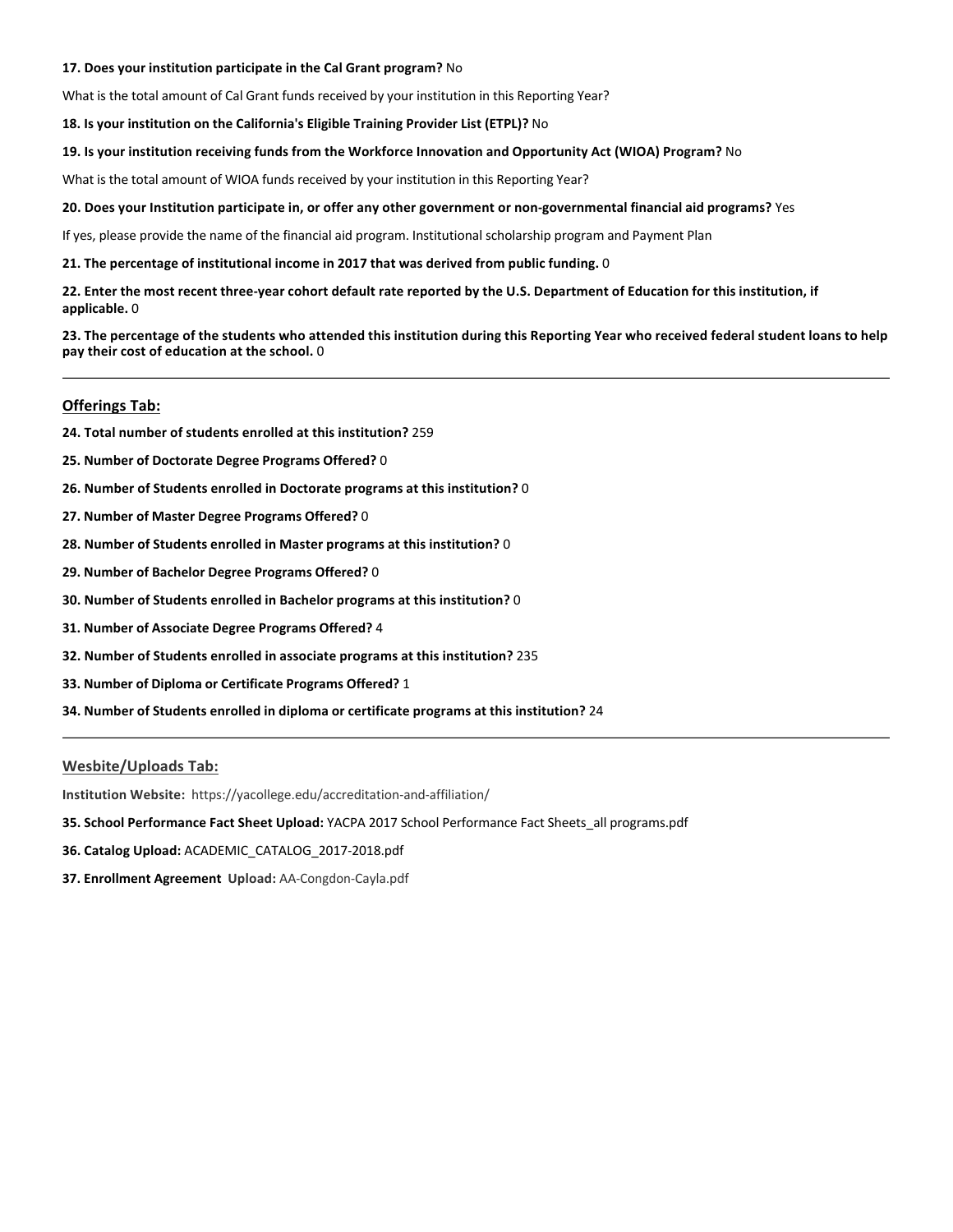

# Program Information Confirmation Document

# Institution Code: 31196641

# Institution Name: The Young Americans College of the Performing Arts

# Program: Associate of Arts in Performance

All approved institutions are required to post links to the most current Annual Report submission, conspicuously on the homepage of their website. This document must be a part of the required Annual Report document package. Once the Bureau for Private Postsecondary Education staff alert you that your **entire submission** is complete, gather all of the confirmation documents received during the 2017 Annual Report review process.

Compile and merge all of the confirmation documents into one PDF file, in the following order:

1. One (1) 2017 Annual Report Submission Cover Sheet (sent when the Institution Data workflow is complete.)

1. One (1) 2017 Annual Report Submission Cover Sheet (sent when the Institution Data workflow is complete.)<br>2. One (1) 2017 Annual Report Institution Data Confirmation Document (sent when the Institution Data workflow is c

Program Data submitted:

### **Program Data Tab:**

**1. Report Year:** 2017 **2. Institution Code:** <sup>31196641</sup>

**3. Institution Name:** The Young Americans College of the Performing Arts

**Program Name Tab:**

**4. Program Name: Associate of Arts in Performance**

**5. Degree/Program Level:** Associate **5a. Degree/Program Level Other:**

**6. Degree/Program Title:** Associate of Arts **6a. Degree/Program Title Other:**

**Financial and Graduation Tab:**

| 7. Number of Degrees or Diplomas Awarded? 9                                                                                                   | 8. Total Charges for this<br>Program? \$15,380.00 | 9. The percentage of enrolled students in 2017 receiving federal student loans<br>to pay for this program. $0$ |
|-----------------------------------------------------------------------------------------------------------------------------------------------|---------------------------------------------------|----------------------------------------------------------------------------------------------------------------|
| 10. The percentage of graduates in 2017 who took out federal student loans 11. Number of Students Who Began the<br>to pay for this program. 0 | Program? 38                                       | 12. Students Available for Graduation? 38                                                                      |
| 13. On-time Graduates? 7                                                                                                                      | <b>14. Completion Rate? 18.42105</b>              | 15.150% Completion Rate? 21                                                                                    |

**16. Is the above data taken from the Integrated Postsecondary Education Data System (IPEDS) of the United States Department of Education?** No

#### **Placement Data Tab:**

CEC § 94929.5 requires institutions to report placement data for every program that is designed or advertised to lead to a particular career, or advertised or promoted with any claim regarding job placement.

| 17. Graduates Available for Employment? 9                                                                                                                       | 18 Graduates Employed in the Field? 0 | 19. Placement Rate? 0 |  |
|-----------------------------------------------------------------------------------------------------------------------------------------------------------------|---------------------------------------|-----------------------|--|
| 20. Graduates Employed in the field                                                                                                                             |                                       |                       |  |
| 20b. At least 30 hours per week? 0<br>20a. 20 to 29 hours per week? 0                                                                                           |                                       |                       |  |
| 21. Indicate the number of graduates employed                                                                                                                   |                                       |                       |  |
| 21a. In a single position in the field of study: $0$<br>21b. Concurrent aggregated positions in the field of study: 0                                           |                                       |                       |  |
| 21c. Freelance/self-employed: 0<br>21d. By the institution or an employer owned by the institution, or an employer who shares ownership with the institution: 0 |                                       |                       |  |

**Exam Passage Rate Tab:**

5 CCR §74112(j) requires the institution to collect the exam passage data directly from its graduates if the exam passage data is not available from the licensing agency.

**22. Does this educational program lead to an occupation that requires State licensing?** No

**22a. Do graduates have the option or requirement for more than one type of State licensing exam? Option/Requirement #1: Option/Requirement #2:**

 **Option/Requirement #3: Option/Requirement #4:**

**Exam Passage Rate - Year 1 Tab:**

**23. Name of the State licensing entity that licenses the field:** No

**24. Name of Exam?**

| 25. Number of Graduates Taking State Exam? | . Number Who Passed the State Exam? | '. Number Who Failed the State Exam? ( | <b>BALE</b> |
|--------------------------------------------|-------------------------------------|----------------------------------------|-------------|
|--------------------------------------------|-------------------------------------|----------------------------------------|-------------|

**29. Is This Data from the State Licensing Agency that Administered the Exam? 29a. Name of Agency:**

**30. If the response to #29 is "No", provide a description of the process used for Attempting to Contact Students.**

**Exam Passage Rate - Year 2 Tab:**

**31. Name of the State licensing entity that licenses the field:**

### **32. Name of Exam?**

| 33. Number of Graduates Taking State Exam? | 34. Number Who Passed the State Exam? | 35. Number Who Failed the State Exam? 0 | 36. Passage Rate? 0 |
|--------------------------------------------|---------------------------------------|-----------------------------------------|---------------------|
|--------------------------------------------|---------------------------------------|-----------------------------------------|---------------------|

**37. Is This Data from the State Licensing Agency that Administered the Exam? 37a. Name of Agency:**

**38. If the response to #37 is "No", provide a description of the process used for Attempting to Contact Students.**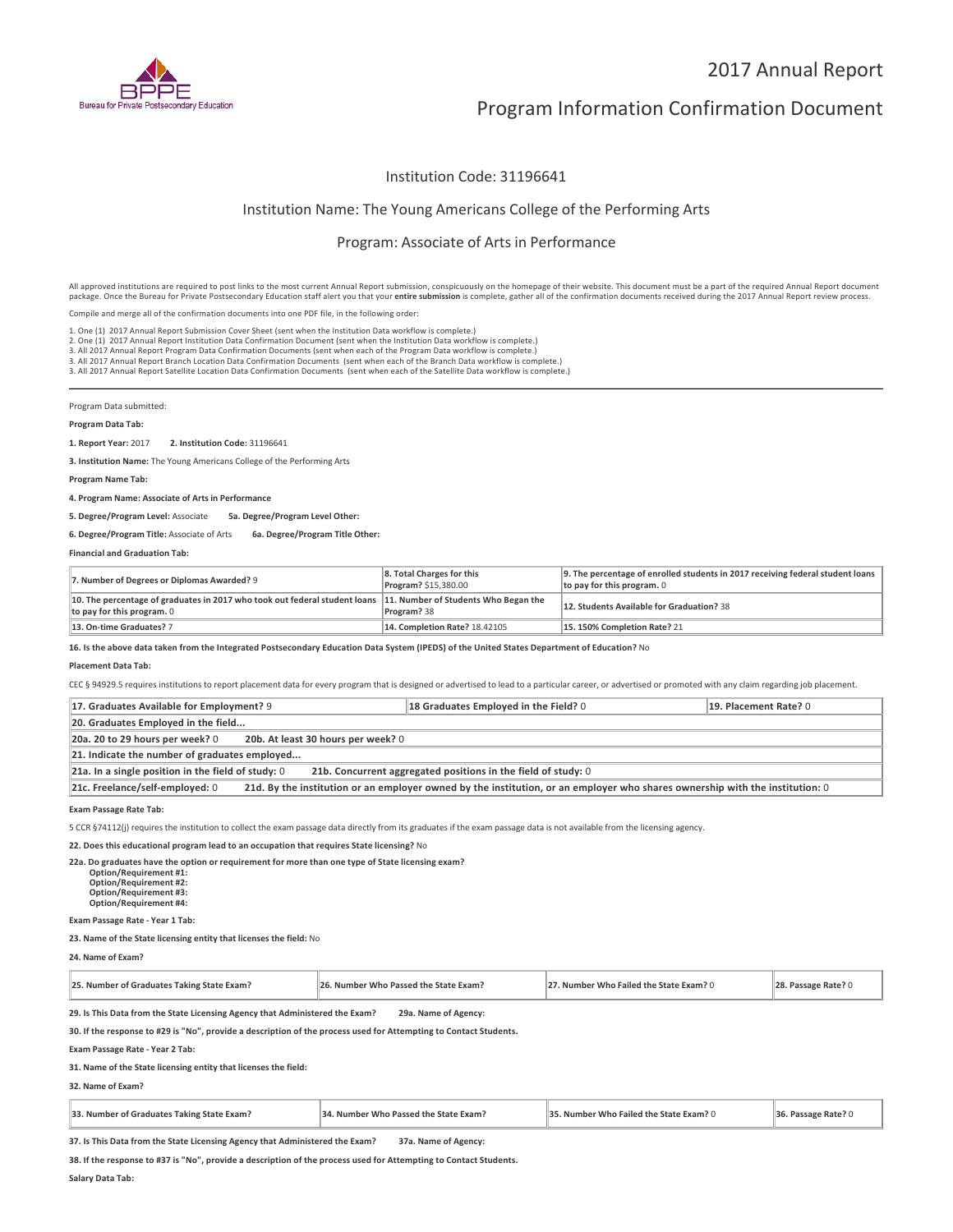### **39. Graduates Available for Employment?** 9 **40. Graduates Employed in the Field of Study?** <sup>0</sup>

| $ 50 - 55,000:0 $      | \$5,001 - \$10,000: 0  | \$10,001 - \$15,000: 0 | $ \$15,001 - \$20,000:0$ |
|------------------------|------------------------|------------------------|--------------------------|
| \$20,001 - \$25,000: 0 | \$25,001 - \$30,000: 0 | \$30,001 - \$35,000: 0 | $ \$35,001 - $40,000:0$  |
| \$40,001 - \$45,000: 0 | \$45,001 - \$50,000: 0 | \$50,001 - \$55,000: 0 | $$55,001 - $60,000:0$    |
| \$60,001 - \$65,000: 0 | \$65,001 - \$70,000: 0 | \$70,001 - \$75,000: 0 | $$75,001 - $80,000:0$    |
| \$80,001 - \$85,000: 0 | \$85,001 - \$90,000: 0 | \$90,001 - \$95,000: 0 | \$95,001 - \$100,000: 0  |
| Over \$100.001: 0      |                        |                        |                          |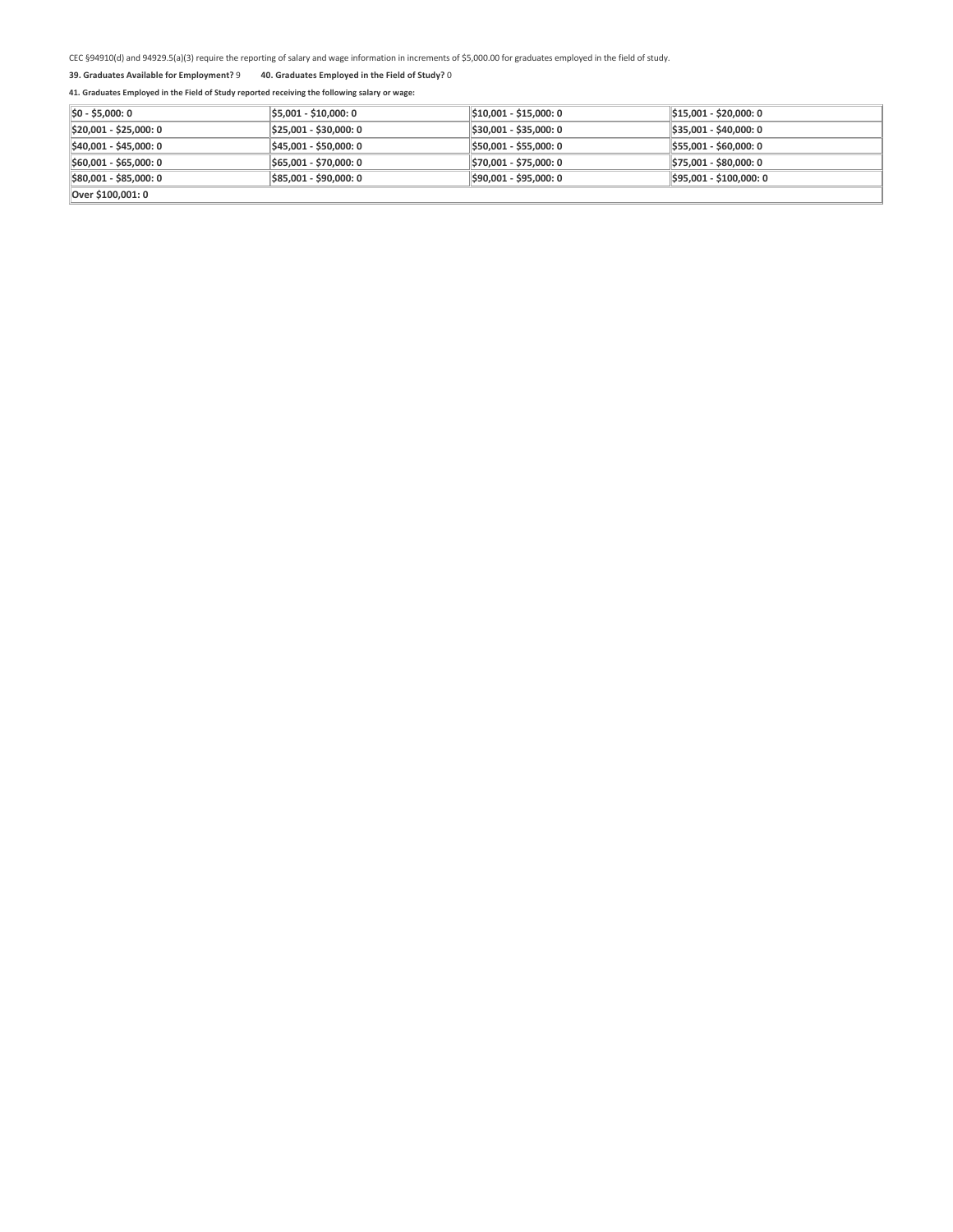

# Program Information Confirmation Document

# Institution Code: 31196641

# Institution Name: The Young Americans College of the Performing Arts

# Program: Associate of Arts in Performance, Acting Emphasis

All approved institutions are required to post links to the most current Annual Report submission, conspicuously on the homepage of their website. This document must be a part of the required Annual Report document package. Once the Bureau for Private Postsecondary Education staff alert you that your **entire submission** is complete, gather all of the confirmation documents received during the 2017 Annual Report review process. Compile and merge all of the confirmation documents into one PDF file, in the following order:

1. One (1) 2017 Annual Report Submission Cover Sheet (sent when the Institution Data workflow is complete.)

2. One (1) 2017 Annual Report Institution Data Confirmation Document (sent when the Institution Data workflow is complete.)

2. One (1) 2017 Annual Report Institution Data Confirmation Document (sent when the Institution Data workflow is complete.)<br>3. All 2017 Annual Report Program Data Confirmation Documents (sent when each of the Program Data

Program Data submitted:

### **Program Data Tab:**

**1. Report Year:** 2017 **2. Institution Code:** <sup>31196641</sup>

**3. Institution Name:** The Young Americans College of the Performing Arts

**Program Name Tab:**

**4. Program Name: Associate of Arts in Performance, Acting Emphasis**

**5. Degree/Program Level:** Associate **5a. Degree/Program Level Other:**

**6. Degree/Program Title:** Associate of Arts **6a. Degree/Program Title Other:**

**Financial and Graduation Tab:**

| 7. Number of Degrees or Diplomas Awarded? 11                                                                                                  | 8. Total Charges for this<br>Program? \$15,840.00 | 9. The percentage of enrolled students in 2017 receiving federal student loans<br>to pay for this program. $0$ |
|-----------------------------------------------------------------------------------------------------------------------------------------------|---------------------------------------------------|----------------------------------------------------------------------------------------------------------------|
| 10. The percentage of graduates in 2017 who took out federal student loans 11. Number of Students Who Began the<br>to pay for this program. 0 | Program? 12                                       | 12. Students Available for Graduation? 12                                                                      |
| 13. On-time Graduates? 2                                                                                                                      | 14. Completion Rate? 16.66667                     | 15.150% Completion Rate? 92                                                                                    |

**16. Is the above data taken from the Integrated Postsecondary Education Data System (IPEDS) of the United States Department of Education?** No

#### **Placement Data Tab:**

CEC § 94929.5 requires institutions to report placement data for every program that is designed or advertised to lead to a particular career, or advertised or promoted with any claim regarding job placement.

| 17. Graduates Available for Employment? 11                                                                                                                      | 18 Graduates Employed in the Field? 0 | 19. Placement Rate? 0 |  |
|-----------------------------------------------------------------------------------------------------------------------------------------------------------------|---------------------------------------|-----------------------|--|
| 20. Graduates Employed in the field                                                                                                                             |                                       |                       |  |
| 20b. At least 30 hours per week? 0<br>20a. 20 to 29 hours per week? 0                                                                                           |                                       |                       |  |
| 21. Indicate the number of graduates employed                                                                                                                   |                                       |                       |  |
| $21a$ . In a single position in the field of study: 0<br>21b. Concurrent aggregated positions in the field of study: 0                                          |                                       |                       |  |
| 21c. Freelance/self-employed: 0<br>21d. By the institution or an employer owned by the institution, or an employer who shares ownership with the institution: 0 |                                       |                       |  |

#### **Exam Passage Rate Tab:**

5 CCR §74112(j) requires the institution to collect the exam passage data directly from its graduates if the exam passage data is not available from the licensing agency.

**22. Does this educational program lead to an occupation that requires State licensing?** No

**22a. Do graduates have the option or requirement for more than one type of State licensing exam? Option/Requirement #1: Option/Requirement #2: Option/Requirement #3:**

**Option/Requirement #4:**

**Exam Passage Rate - Year 1 Tab:**

**23. Name of the State licensing entity that licenses the field:** No

**24. Name of Exam?**

| 25. Number of Graduates Taking State Exam? | . Number Who Passed the State Exam? | . Number Who Failed the State Exam? ( |  |
|--------------------------------------------|-------------------------------------|---------------------------------------|--|
|--------------------------------------------|-------------------------------------|---------------------------------------|--|

**29. Is This Data from the State Licensing Agency that Administered the Exam? 29a. Name of Agency:**

**30. If the response to #29 is "No", provide a description of the process used for Attempting to Contact Students.**

**Exam Passage Rate - Year 2 Tab:**

**31. Name of the State licensing entity that licenses the field:**

### **32. Name of Exam?**

| 33. Number of Graduates Taking State Exam? | 34. Number Who Passed the State Exam? | 35. Number Who Failed the State Exam? 0 | 36. Passage Rate? 0 |
|--------------------------------------------|---------------------------------------|-----------------------------------------|---------------------|
|--------------------------------------------|---------------------------------------|-----------------------------------------|---------------------|

**37. Is This Data from the State Licensing Agency that Administered the Exam? 37a. Name of Agency:**

**38. If the response to #37 is "No", provide a description of the process used for Attempting to Contact Students.**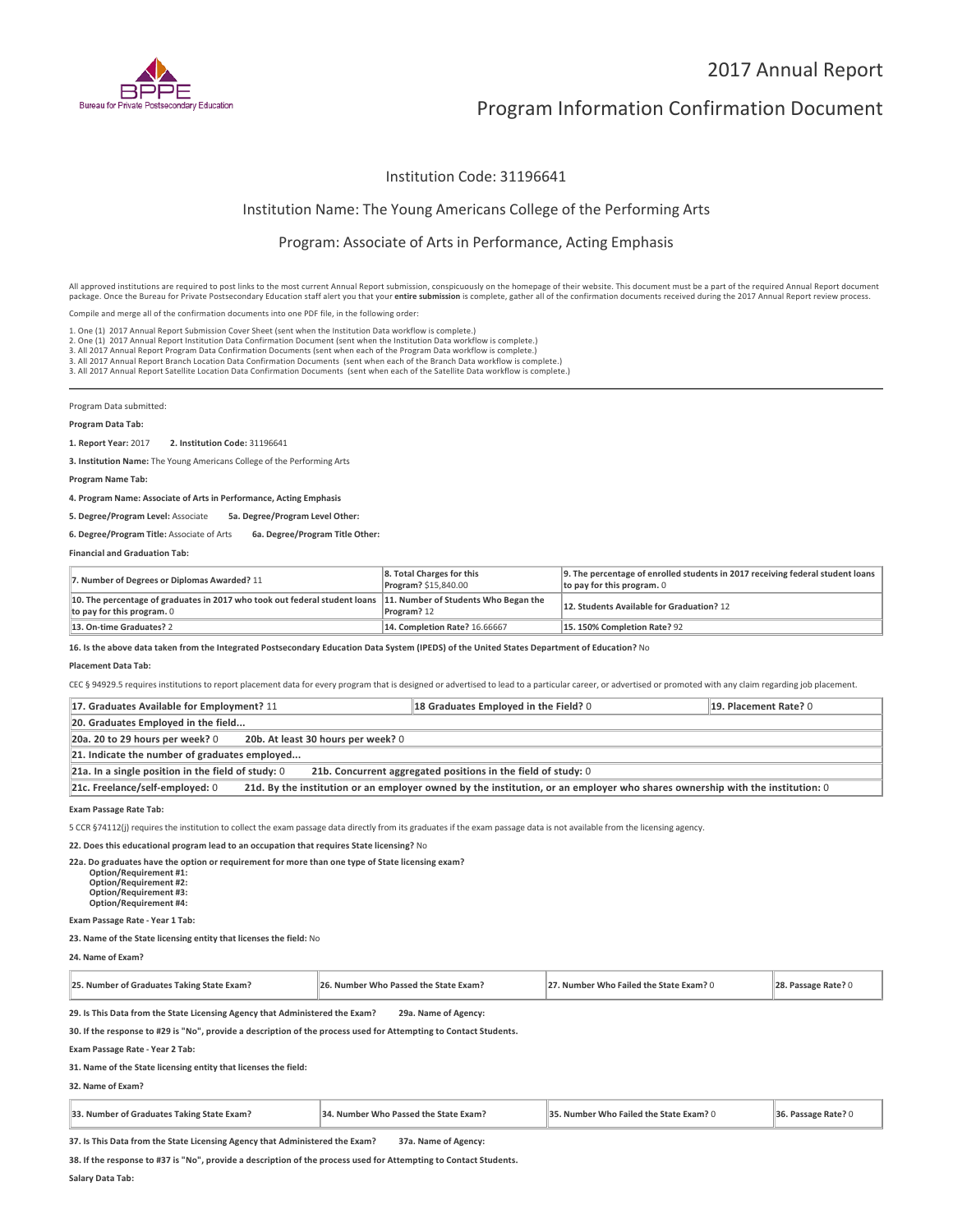# **39. Graduates Available for Employment?** 11 **40. Graduates Employed in the Field of Study?** <sup>0</sup>

| $ $0 - $5,000:0$       | \$5,001 - \$10,000: 0  | \$10,001 - \$15,000: 0 | $\frac{1}{2}$ \$15,001 - \$20,000: 0 |
|------------------------|------------------------|------------------------|--------------------------------------|
| \$20,001 - \$25,000: 0 | \$25,001 - \$30,000: 0 | \$30,001 - \$35,000: 0 | $$35,001 - $40,000:0$                |
| \$40,001 - \$45,000: 0 | \$45,001 - \$50,000: 0 | \$50,001 - \$55,000: 0 | $$55,001 - $60,000:0$                |
| \$60,001 - \$65,000: 0 | \$65,001 - \$70,000: 0 | \$70,001 - \$75,000: 0 | \$75,001 - \$80,000: 0               |
| \$80,001 - \$85,000: 0 | \$85,001 - \$90,000: 0 | \$90,001 - \$95,000: 0 | \$95,001 - \$100,000: 0              |
| Over \$100.001: 0      |                        |                        |                                      |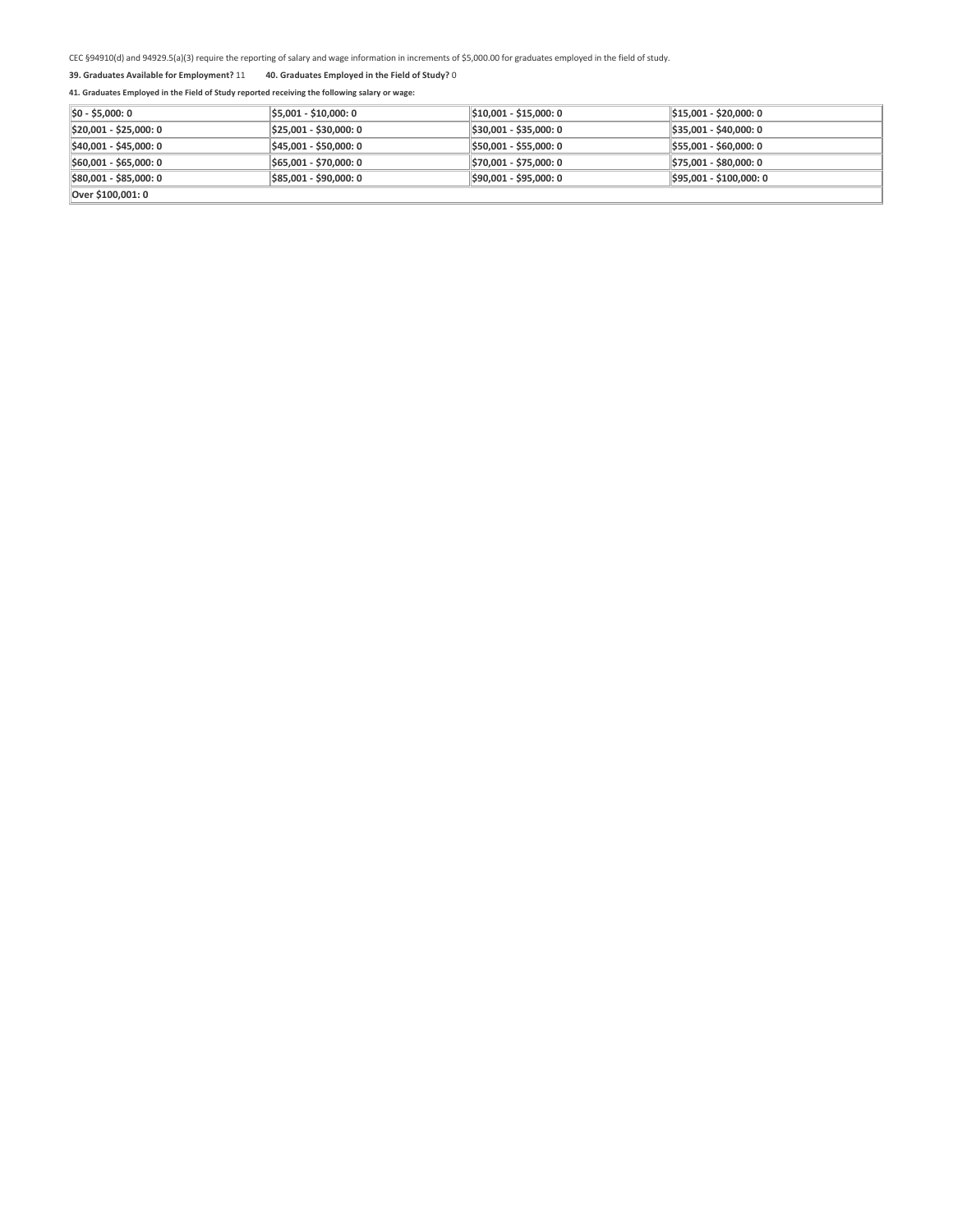

# Program Information Confirmation Document

# Institution Code: 31196641

# Institution Name: The Young Americans College of the Performing Arts

# Program: Associate of Arts in Performance, Dance Emphasis

All approved institutions are required to post links to the most current Annual Report submission, conspicuously on the homepage of their website. This document must be a part of the required Annual Report document package. Once the Bureau for Private Postsecondary Education staff alert you that your **entire submission** is complete, gather all of the confirmation documents received during the 2017 Annual Report review process. Compile and merge all of the confirmation documents into one PDF file, in the following order:

1. One (1) 2017 Annual Report Submission Cover Sheet (sent when the Institution Data workflow is complete.)

2. One (1) 2017 Annual Report Institution Data Confirmation Document (sent when the Institution Data workflow is complete.)

2. One (1) 2017 Annual Report Institution Data Confirmation Document (sent when the Institution Data workflow is complete.)<br>3. All 2017 Annual Report Program Data Confirmation Documents (sent when each of the Program Data

Program Data submitted:

### **Program Data Tab:**

**1. Report Year:** 2017 **2. Institution Code:** <sup>31196641</sup>

**3. Institution Name:** The Young Americans College of the Performing Arts

**Program Name Tab:**

**4. Program Name: Associate of Arts in Performance, Dance Emphasis**

**5. Degree/Program Level:** Associate **5a. Degree/Program Level Other:**

**6. Degree/Program Title:** Associate of Arts **6a. Degree/Program Title Other:**

**Financial and Graduation Tab:**

| 7. Number of Degrees or Diplomas Awarded? 4                                                              | 8. Total Charges for this<br><b>Program? \$15,840.00</b> | 9. The percentage of enrolled students in 2017 receiving federal student loans<br>to pay for this program. $0$ |
|----------------------------------------------------------------------------------------------------------|----------------------------------------------------------|----------------------------------------------------------------------------------------------------------------|
| 10. The percentage of graduates in 2017 who took out federal student loans<br>to pay for this program. 0 | 11. Number of Students Who Began the<br>Program? 9       | 12. Students Available for Graduation? 9                                                                       |
| 13. On-time Graduates? 1                                                                                 | 14. Completion Rate? 11.11111                            | 15.150% Completion Rate? 44                                                                                    |

**16. Is the above data taken from the Integrated Postsecondary Education Data System (IPEDS) of the United States Department of Education?** No

#### **Placement Data Tab:**

CEC § 94929.5 requires institutions to report placement data for every program that is designed or advertised to lead to a particular career, or advertised or promoted with any claim regarding job placement.

| 17. Graduates Available for Employment? 4                                                                                                                       | 18 Graduates Employed in the Field? 0 | 19. Placement Rate? 0 |  |
|-----------------------------------------------------------------------------------------------------------------------------------------------------------------|---------------------------------------|-----------------------|--|
| 20. Graduates Employed in the field                                                                                                                             |                                       |                       |  |
| 20b. At least 30 hours per week? 0<br>20a. 20 to 29 hours per week? 0                                                                                           |                                       |                       |  |
| 21. Indicate the number of graduates employed                                                                                                                   |                                       |                       |  |
| 21a. In a single position in the field of study: $0$<br>21b. Concurrent aggregated positions in the field of study: 0                                           |                                       |                       |  |
| 21c. Freelance/self-employed: 0<br>21d. By the institution or an employer owned by the institution, or an employer who shares ownership with the institution: 0 |                                       |                       |  |

#### **Exam Passage Rate Tab:**

5 CCR §74112(j) requires the institution to collect the exam passage data directly from its graduates if the exam passage data is not available from the licensing agency.

**22. Does this educational program lead to an occupation that requires State licensing?** No

**22a. Do graduates have the option or requirement for more than one type of State licensing exam? Option/Requirement #1: Option/Requirement #2: Option/Requirement #3:**

**Option/Requirement #4:**

**Exam Passage Rate - Year 1 Tab:**

**23. Name of the State licensing entity that licenses the field:** No

**24. Name of Exam?**

| 25. Number of Graduates Taking State Exam? | . Number Who Passed the State Exam? | . Number Who Failed the State Exam? ( |  |
|--------------------------------------------|-------------------------------------|---------------------------------------|--|
|--------------------------------------------|-------------------------------------|---------------------------------------|--|

**29. Is This Data from the State Licensing Agency that Administered the Exam? 29a. Name of Agency:**

**30. If the response to #29 is "No", provide a description of the process used for Attempting to Contact Students.**

**Exam Passage Rate - Year 2 Tab:**

**31. Name of the State licensing entity that licenses the field:**

### **32. Name of Exam?**

| 33. Number of Graduates Taking State Exam? | 34. Number Who Passed the State Exam? | 35. Number Who Failed the State Exam? 0 | 36. Passage Rate? |
|--------------------------------------------|---------------------------------------|-----------------------------------------|-------------------|
|--------------------------------------------|---------------------------------------|-----------------------------------------|-------------------|

**37. Is This Data from the State Licensing Agency that Administered the Exam? 37a. Name of Agency:**

**38. If the response to #37 is "No", provide a description of the process used for Attempting to Contact Students.**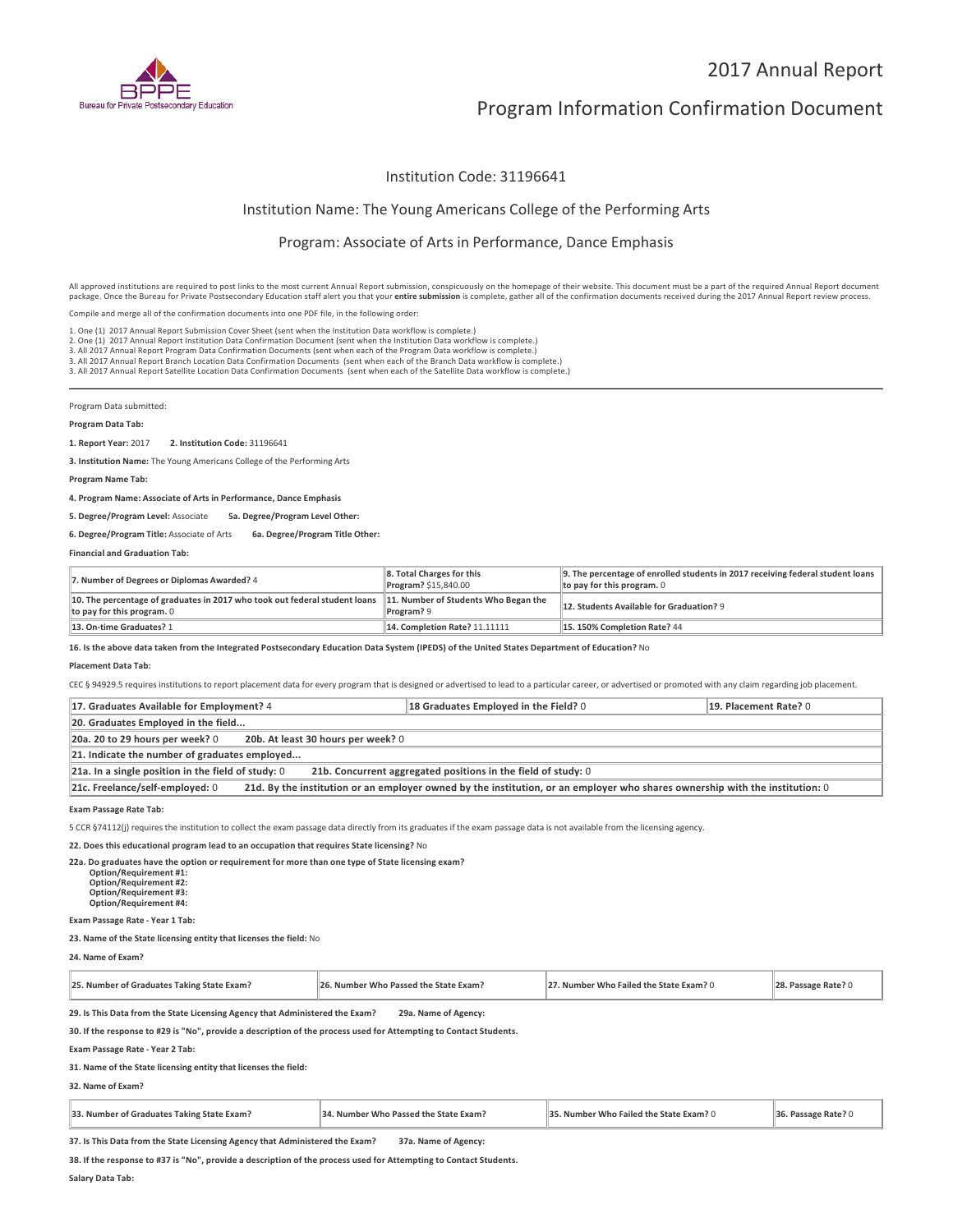### **39. Graduates Available for Employment?** 4 **40. Graduates Employed in the Field of Study?** <sup>0</sup>

| $ 50 - 55,000:0 $      | \$5,001 - \$10,000: 0  | \$10,001 - \$15,000: 0 | $ \$15,001 - \$20,000:0$ |
|------------------------|------------------------|------------------------|--------------------------|
| \$20,001 - \$25,000: 0 | \$25,001 - \$30,000: 0 | \$30,001 - \$35,000: 0 | $$35,001 - $40,000:0$    |
| \$40,001 - \$45,000: 0 | \$45,001 - \$50,000: 0 | \$50,001 - \$55,000: 0 | $$55,001 - $60,000:0$    |
| \$60,001 - \$65,000: 0 | \$65,001 - \$70,000: 0 | \$70,001 - \$75,000: 0 | \$75,001 - \$80,000: 0   |
| \$80,001 - \$85,000: 0 | \$85,001 - \$90,000: 0 | \$90,001 - \$95,000: 0 | \$95,001 - \$100,000: 0  |
| Over \$100,001: 0      |                        |                        |                          |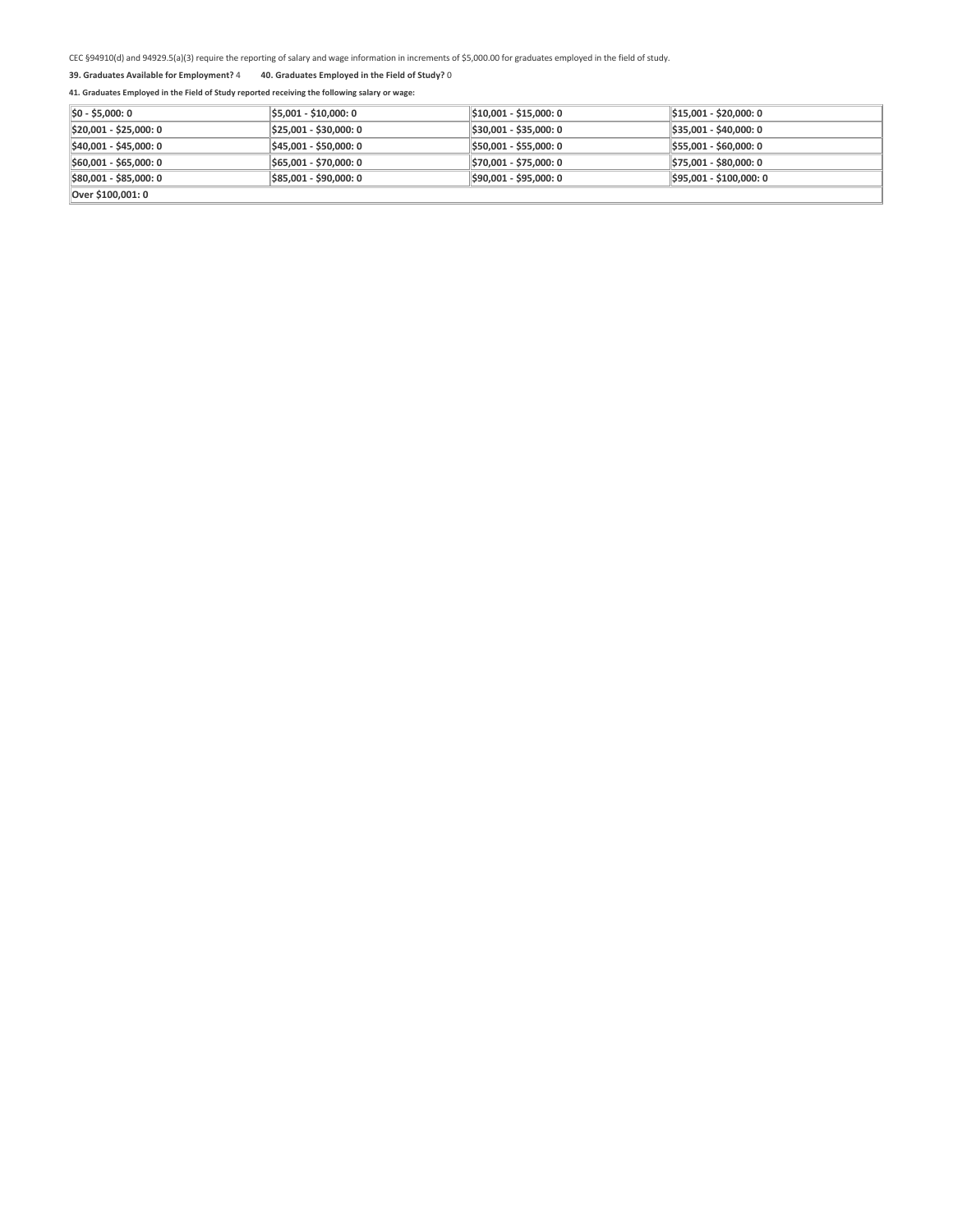

# Program Information Confirmation Document

# Institution Code: 31196641

# Institution Name: The Young Americans College of the Performing Arts

# Program: Associate of Arts in Performance, Vocal Emphasis

All approved institutions are required to post links to the most current Annual Report submission, conspicuously on the homepage of their website. This document must be a part of the required Annual Report document package. Once the Bureau for Private Postsecondary Education staff alert you that your **entire submission** is complete, gather all of the confirmation documents received during the 2017 Annual Report review process. Compile and merge all of the confirmation documents into one PDF file, in the following order:

1. One (1) 2017 Annual Report Submission Cover Sheet (sent when the Institution Data workflow is complete.)

2. One (1) 2017 Annual Report Institution Data Confirmation Document (sent when the Institution Data workflow is complete.)

2. One (1) 2017 Annual Report Institution Data Confirmation Document (sent when the Institution Data workflow is complete.)<br>3. All 2017 Annual Report Program Data Confirmation Documents (sent when each of the Program Data

Program Data submitted:

### **Program Data Tab:**

**1. Report Year:** 2017 **2. Institution Code:** <sup>31196641</sup>

**3. Institution Name:** The Young Americans College of the Performing Arts

**Program Name Tab:**

**4. Program Name: Associate of Arts in Performance, Vocal Emphasis**

**5. Degree/Program Level:** Associate **5a. Degree/Program Level Other:**

**6. Degree/Program Title:** Associate of Arts **6a. Degree/Program Title Other:**

**Financial and Graduation Tab:**

| 7. Number of Degrees or Diplomas Awarded? 18                                                                                                  | 8. Total Charges for this<br>Program? \$15,840.00 | 9. The percentage of enrolled students in 2017 receiving federal student loans<br>to pay for this program. $0$ |
|-----------------------------------------------------------------------------------------------------------------------------------------------|---------------------------------------------------|----------------------------------------------------------------------------------------------------------------|
| 10. The percentage of graduates in 2017 who took out federal student loans 11. Number of Students Who Began the<br>to pay for this program. 0 | Program? 38                                       | 12. Students Available for Graduation? 38                                                                      |
| 13. On-time Graduates? 8                                                                                                                      | <b>14. Completion Rate? 21.05263</b>              | 15.150% Completion Rate? 45                                                                                    |

**16. Is the above data taken from the Integrated Postsecondary Education Data System (IPEDS) of the United States Department of Education?** No

#### **Placement Data Tab:**

CEC § 94929.5 requires institutions to report placement data for every program that is designed or advertised to lead to a particular career, or advertised or promoted with any claim regarding job placement.

| 17. Graduates Available for Employment? 18                                                                                                                      | 18 Graduates Employed in the Field? 0 | 19. Placement Rate? 0 |  |
|-----------------------------------------------------------------------------------------------------------------------------------------------------------------|---------------------------------------|-----------------------|--|
| 20. Graduates Employed in the field                                                                                                                             |                                       |                       |  |
| 20b. At least 30 hours per week? 0<br>20a. 20 to 29 hours per week? 0                                                                                           |                                       |                       |  |
| 21. Indicate the number of graduates employed                                                                                                                   |                                       |                       |  |
| 21a. In a single position in the field of study: 0<br>21b. Concurrent aggregated positions in the field of study: 0                                             |                                       |                       |  |
| 21c. Freelance/self-employed: 0<br>21d. By the institution or an employer owned by the institution, or an employer who shares ownership with the institution: 0 |                                       |                       |  |

#### **Exam Passage Rate Tab:**

5 CCR §74112(j) requires the institution to collect the exam passage data directly from its graduates if the exam passage data is not available from the licensing agency.

**22. Does this educational program lead to an occupation that requires State licensing?** No

**22a. Do graduates have the option or requirement for more than one type of State licensing exam?**

 **Option/Requirement #1: Option/Requirement #2: Option/Requirement #3: Option/Requirement #4:**

**Exam Passage Rate - Year 1 Tab:**

**23. Name of the State licensing entity that licenses the field:** No

**24. Name of Exam?**

| 25. Number of Graduates Taking State Exam? | . Number Who Passed the State Exam? | . Number Who Failed the State Exam? ( |  |
|--------------------------------------------|-------------------------------------|---------------------------------------|--|
|--------------------------------------------|-------------------------------------|---------------------------------------|--|

**29. Is This Data from the State Licensing Agency that Administered the Exam? 29a. Name of Agency:**

**30. If the response to #29 is "No", provide a description of the process used for Attempting to Contact Students.**

**Exam Passage Rate - Year 2 Tab:**

**31. Name of the State licensing entity that licenses the field:**

### **32. Name of Exam?**

| 33. Number of Graduates Taking State Exam? | 34. Number Who Passed the State Exam?<br>35. Number Who Failed the State Exam? 0 | 36. Passage Rate? |
|--------------------------------------------|----------------------------------------------------------------------------------|-------------------|
|--------------------------------------------|----------------------------------------------------------------------------------|-------------------|

**37. Is This Data from the State Licensing Agency that Administered the Exam? 37a. Name of Agency:**

**38. If the response to #37 is "No", provide a description of the process used for Attempting to Contact Students.**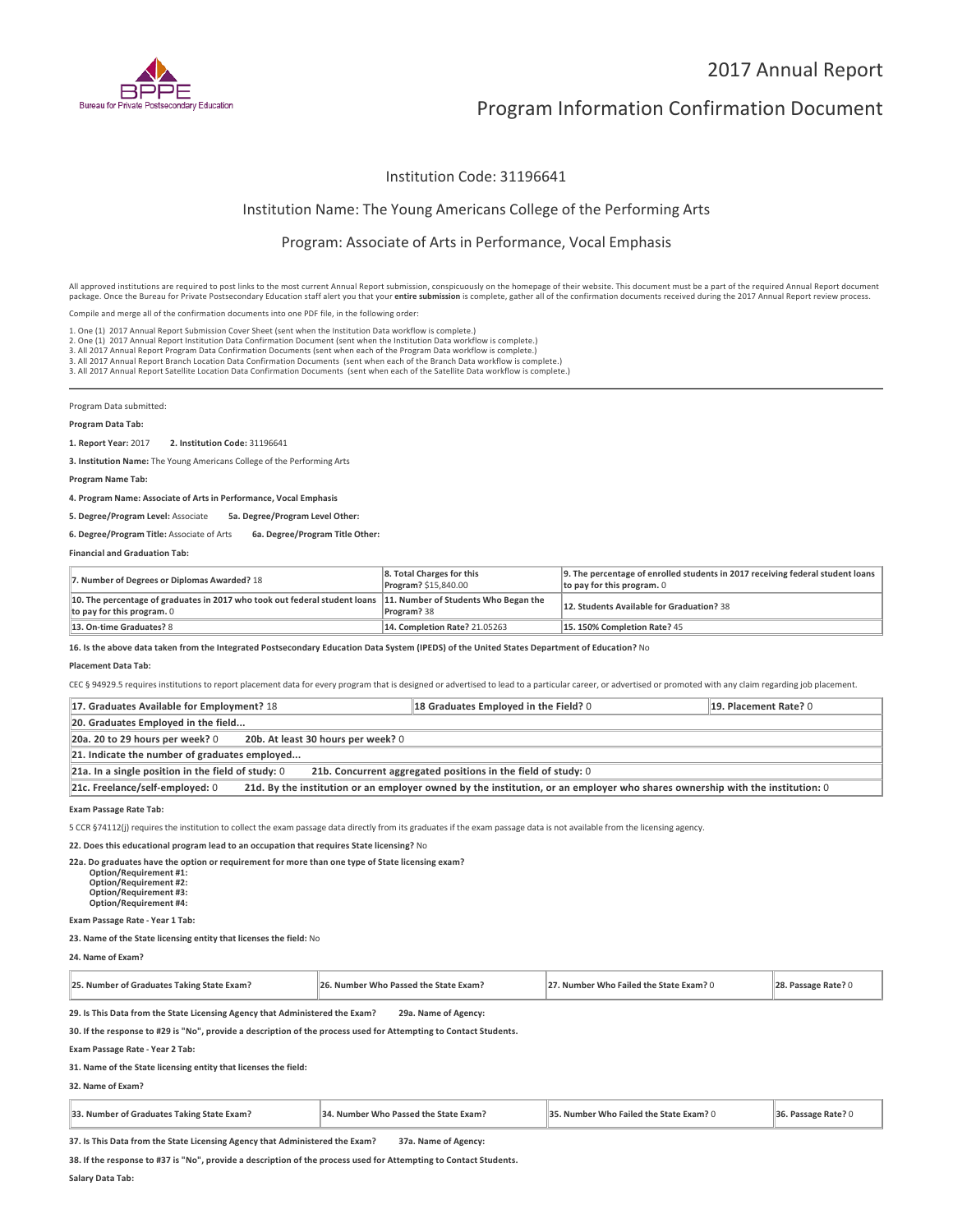### **39. Graduates Available for Employment?** 18 **40. Graduates Employed in the Field of Study?** <sup>0</sup>

| $ 50 - 55,000:0 $      | \$5,001 - \$10,000: 0  | \$10,001 - \$15,000: 0 | $$15,001 - $20,000:0$   |
|------------------------|------------------------|------------------------|-------------------------|
| \$20,001 - \$25,000: 0 | \$25,001 - \$30,000: 0 | \$30,001 - \$35,000: 0 | $$35,001 - $40,000:0$   |
| \$40,001 - \$45,000: 0 | \$45,001 - \$50,000: 0 | \$50,001 - \$55,000: 0 | $$55,001 - $60,000:0$   |
| \$60,001 - \$65,000: 0 | \$65,001 - \$70,000: 0 | \$70,001 - \$75,000: 0 | \$75,001 - \$80,000: 0  |
| \$80,001 - \$85,000: 0 | \$85,001 - \$90,000: 0 | \$90,001 - \$95,000: 0 | $ $95,001 - $100,000:0$ |
| Over \$100,001: 0      |                        |                        |                         |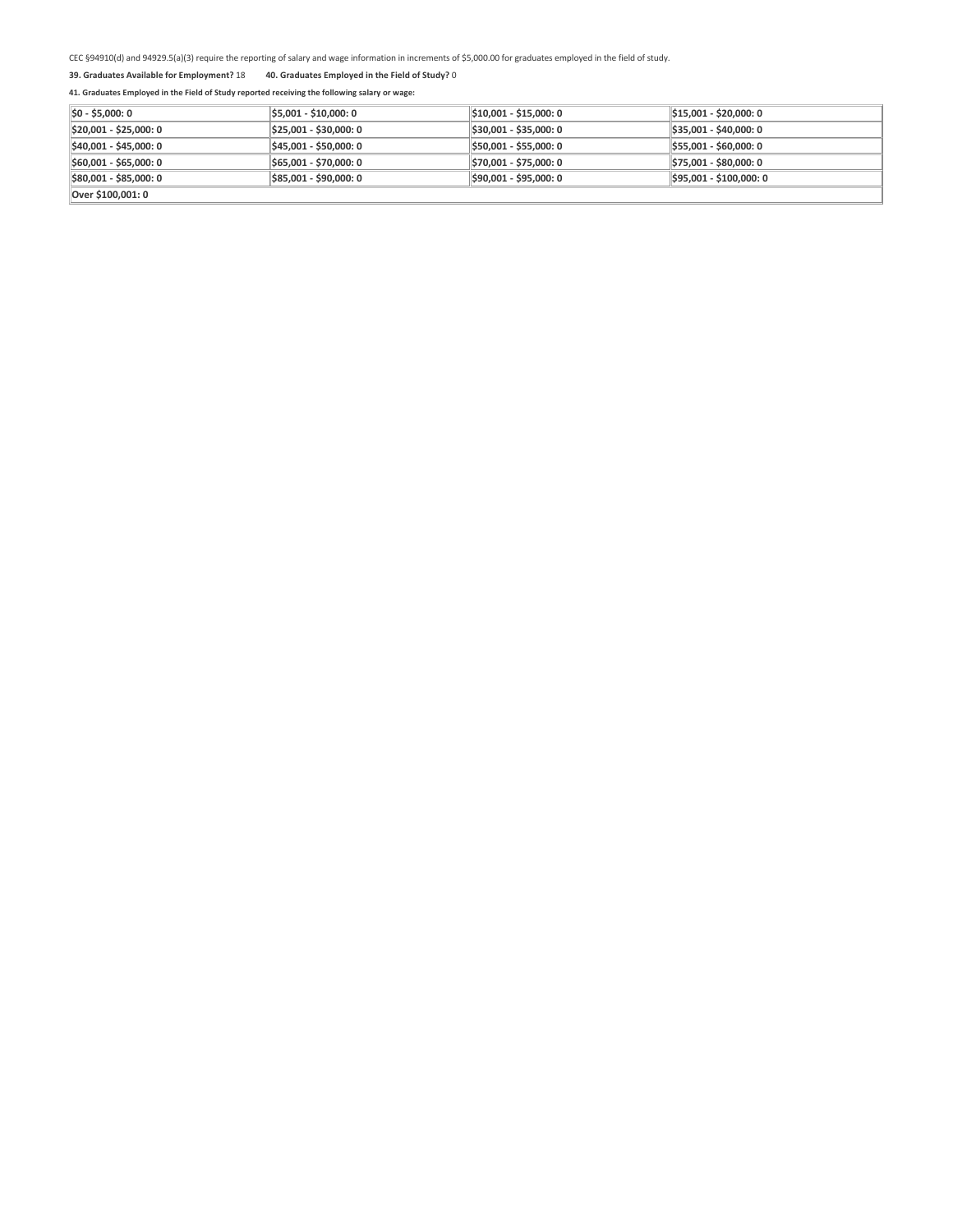

# Program Information Confirmation Document

# Institution Code: 31196641

# Institution Name: The Young Americans College of the Performing Arts

### Program: Music Outreach Training Certificate

All approved institutions are required to post links to the most current Annual Report submission, conspicuously on the homepage of their website. This document must be a part of the required Annual Report document package. Once the Bureau for Private Postsecondary Education staff alert you that your **entire submission** is complete, gather all of the confirmation documents received during the 2017 Annual Report review process.

Compile and merge all of the confirmation documents into one PDF file, in the following order:

1. One (1) 2017 Annual Report Submission Cover Sheet (sent when the Institution Data workflow is complete.)

2. One (1) 2017 Annual Report Institution Data Confirmation Document (sent when the Institution Data workflow is complete.) 2. One (1) 2017 Annual Report Institution Data Confirmation Document (sent when the Institution Data workflow is complete.)<br>3. All 2017 Annual Report Program Data Confirmation Documents (sent when each of the Program Data

Program Data submitted:

### **Program Data Tab:**

**1. Report Year:** 2017 **2. Institution Code:** <sup>31196641</sup>

**3. Institution Name:** The Young Americans College of the Performing Arts

**Program Name Tab:**

**4. Program Name: Music Outreach Training Certificate**

**5. Degree/Program Level:** Diploma/Certificate **5a. Degree/Program Level Other:**

**6. Degree/Program Title:** Diploma/Certificate **6a. Degree/Program Title Other:**

**Financial and Graduation Tab:**

| 7. Number of Degrees or Diplomas Awarded? 12                                                                                                  | 8. Total Charges for this<br>Program? \$7,690.00 | 9. The percentage of enrolled students in 2017 receiving federal student loans<br>to pay for this program. $0$ |
|-----------------------------------------------------------------------------------------------------------------------------------------------|--------------------------------------------------|----------------------------------------------------------------------------------------------------------------|
| 10. The percentage of graduates in 2017 who took out federal student loans 11. Number of Students Who Began the<br>to pay for this program. 0 | Program? 14                                      | 12. Students Available for Graduation? 14                                                                      |
| 13. On-time Graduates? 9                                                                                                                      | 14. Completion Rate? 64.28571                    | 15.150% Completion Rate?                                                                                       |

**16. Is the above data taken from the Integrated Postsecondary Education Data System (IPEDS) of the United States Department of Education?** No

#### **Placement Data Tab:**

CEC § 94929.5 requires institutions to report placement data for every program that is designed or advertised to lead to a particular career, or advertised or promoted with any claim regarding job placement.

| 17. Graduates Available for Employment? 12                                                                                                                      | 18 Graduates Employed in the Field? 0 | 19. Placement Rate? 0 |  |
|-----------------------------------------------------------------------------------------------------------------------------------------------------------------|---------------------------------------|-----------------------|--|
| 20. Graduates Employed in the field                                                                                                                             |                                       |                       |  |
| 20b. At least 30 hours per week? 0<br>20a. 20 to 29 hours per week? 0                                                                                           |                                       |                       |  |
| 21. Indicate the number of graduates employed                                                                                                                   |                                       |                       |  |
| 21a. In a single position in the field of study: 0<br>21b. Concurrent aggregated positions in the field of study: 0                                             |                                       |                       |  |
| 21c. Freelance/self-employed: 0<br>21d. By the institution or an employer owned by the institution, or an employer who shares ownership with the institution: 0 |                                       |                       |  |

#### **Exam Passage Rate Tab:**

5 CCR §74112(j) requires the institution to collect the exam passage data directly from its graduates if the exam passage data is not available from the licensing agency.

**22. Does this educational program lead to an occupation that requires State licensing?** No

**22a. Do graduates have the option or requirement for more than one type of State licensing exam? Option/Requirement #1: Option/Requirement #2: Option/Requirement #3:**

**Option/Requirement #4:**

**Exam Passage Rate - Year 1 Tab:**

**23. Name of the State licensing entity that licenses the field:** No

**24. Name of Exam?**

| 25. Number of Graduates Taking State Exam? | .o. Number Who Passed the State Exam? | . Number Who Failed the State Exam? ( | кате |
|--------------------------------------------|---------------------------------------|---------------------------------------|------|
|--------------------------------------------|---------------------------------------|---------------------------------------|------|

**29. Is This Data from the State Licensing Agency that Administered the Exam? 29a. Name of Agency:**

**30. If the response to #29 is "No", provide a description of the process used for Attempting to Contact Students.**

**Exam Passage Rate - Year 2 Tab:**

**31. Name of the State licensing entity that licenses the field:**

### **32. Name of Exam?**

| 33. Number of Graduates Taking State Exam? | 34. Number Who Passed the State Exam? | 35. Number Who Failed the State Exam? 0 | 36. Passage Rate? 0 |
|--------------------------------------------|---------------------------------------|-----------------------------------------|---------------------|
|--------------------------------------------|---------------------------------------|-----------------------------------------|---------------------|

**37. Is This Data from the State Licensing Agency that Administered the Exam? 37a. Name of Agency:**

**38. If the response to #37 is "No", provide a description of the process used for Attempting to Contact Students.**